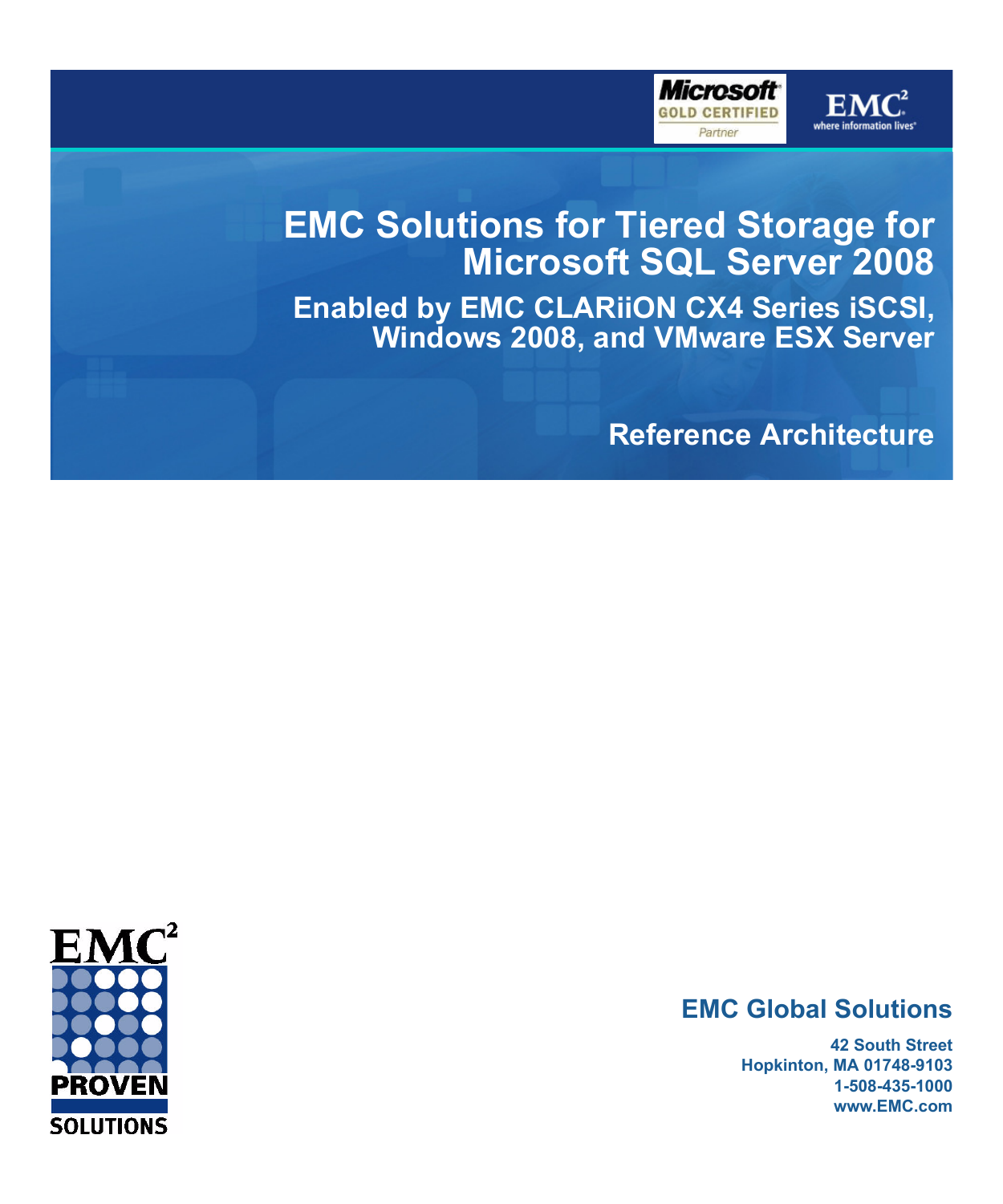Copyright © 2009 EMC Corporation. All rights reserved.

Published February, 2009

EMC believes the information in this publication is accurate as of its publication date. The information is subject to change without notice.

Benchmark results are highly dependent upon workload, specific application requirements, and system design and implementation. Relative system performance will vary as a result of these and other factors. Therefore, this workload should not be used as a substitute for a specific customer application benchmark when critical capacity planning and/or product evaluation decisions are contemplated.

All performance data contained in this report was obtained in a rigorously controlled environment. Results obtained in other operating environments may vary significantly.

EMC Corporation does not warrant or represent that a user can or will achieve similar performance expressed in transactions per minute.

No warranty of system performance or price/performance is expressed or implied in this document. Use, copying, and distribution of any EMC software described in this publication requires an applicable software license.

For the most up-to-date listing of EMC product names, see EMC Corporation Trademarks on EMC.com.

All other trademarks used herein are the property of their respective owners.

Part number: H5993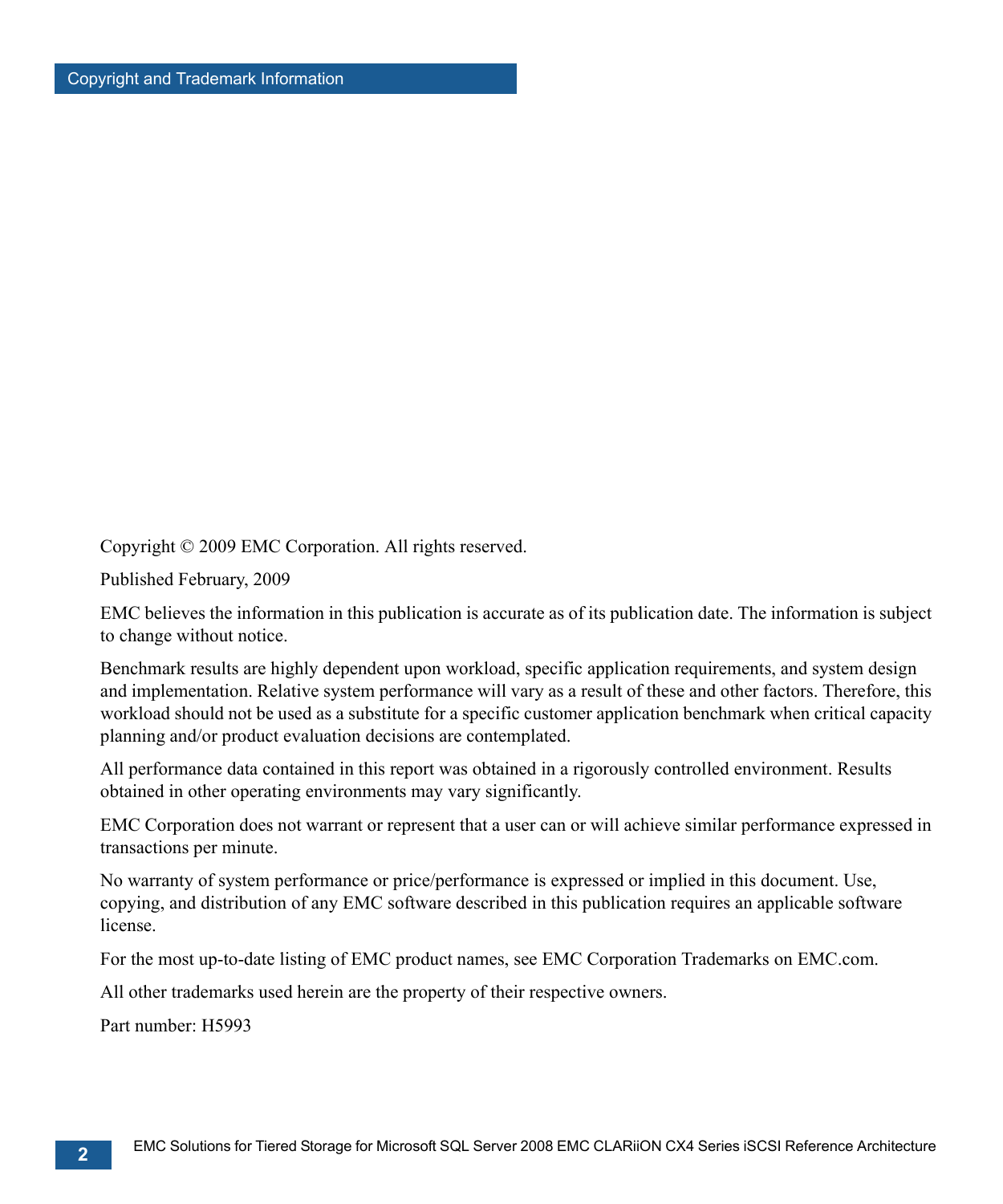# **Contents**

### **[About this Solution](#page-3-0)**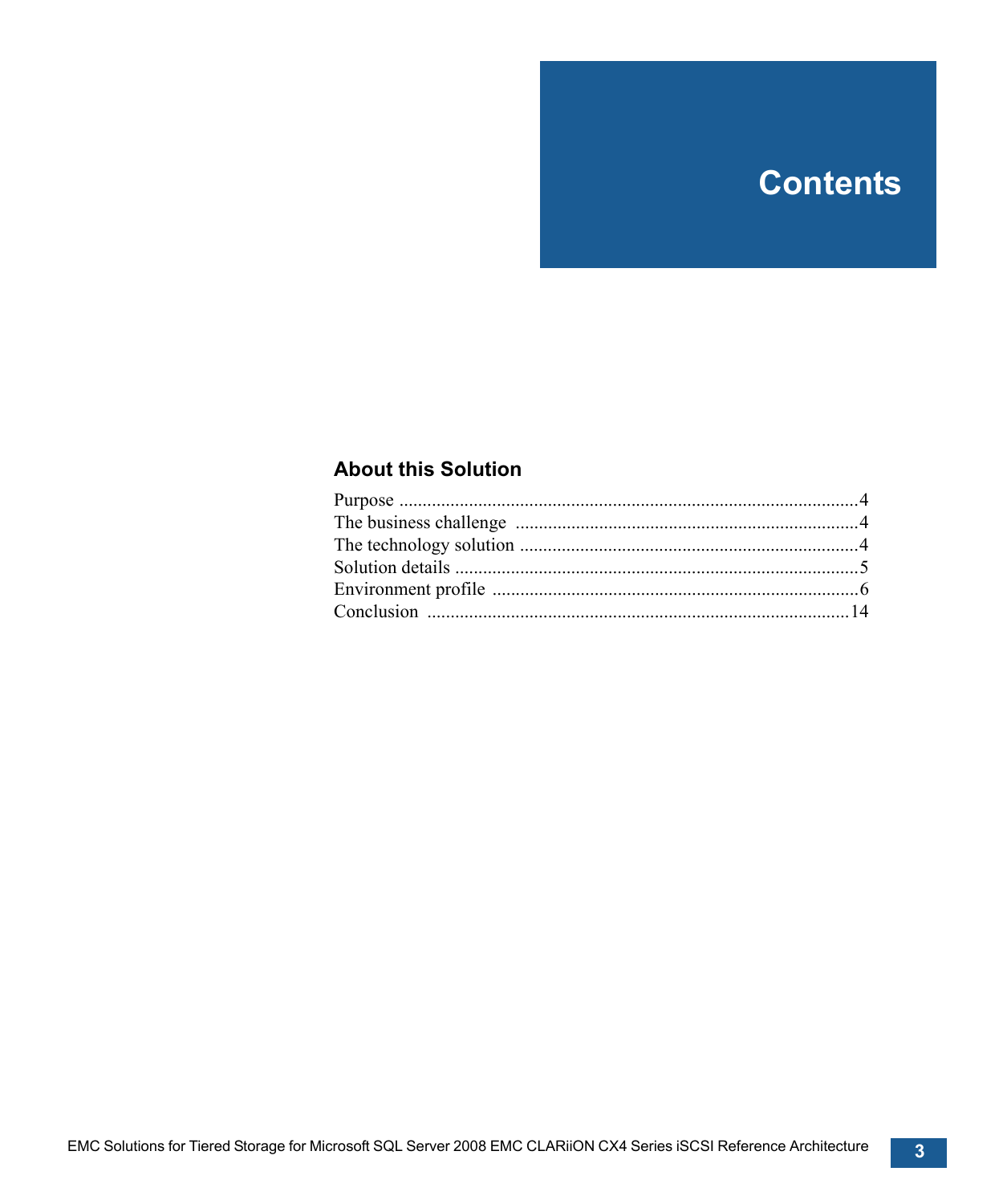### <span id="page-3-1"></span>**Purpose**

<span id="page-3-0"></span>The purpose of this document is to illustrate a Microsoft SQL Server 2008 solution on a  $EMC^{\circledR}$  CLARiiON $^{\circledR}$  CX4-240 with VMware ESX Server using iSCSI to leverage IP SAN connectivity.

# <span id="page-3-2"></span>**The business challenge**

With increasing demands and limited resources, today's midsize enterprises face challenges similar to their larger counterparts. Apart from managing expanding IT costs and reducing the risk of business disruption, some of the challenges midsize enterprises face include:

- Consolidating multiple database applications scattered throughout the enterprise
- Ensuring information access, availability, and continuity
- Maximizing server and storage utilization to deliver optimal system performance
- Managing upgrades and migrations
- Reducing the demands on limited IT resources and budgets
- Decreasing the complexity of technology choices

# <span id="page-3-3"></span>**The technology solution**

Centralization of information and consolidation of resources create immense economic advantages for any business. This solution offers to:

**Maintain service levels** — Keep critical and revenue-generating Microsoft applications available and running at peak performance.

**Reduce costs —** Minimize the cost of database and information management.

**Reduce risk** — Provide a proven reference architecture that contains tested and validated configurations.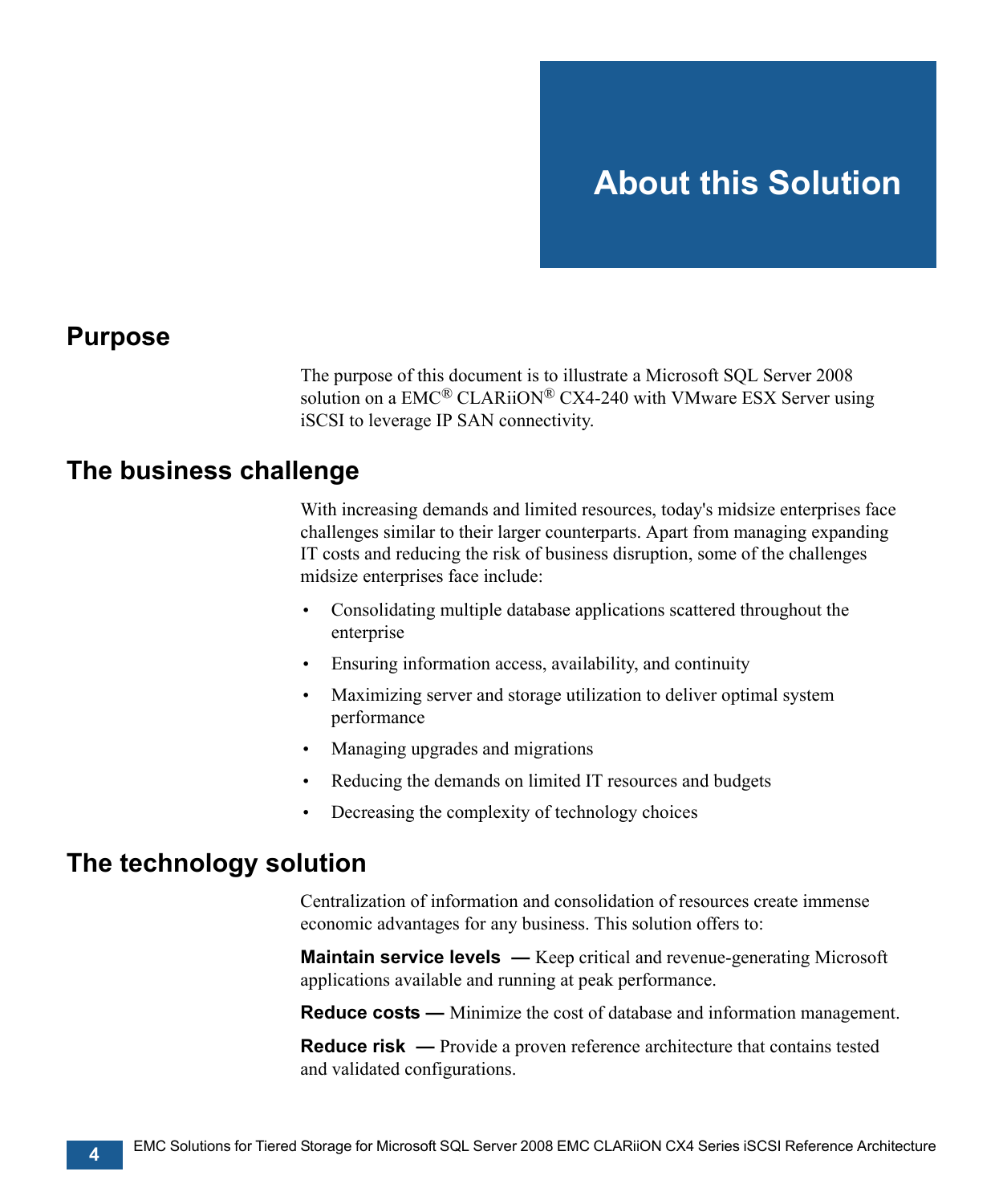**Accelerate implementations —** Let EMC Professional Services and ASN-certified EMC Partners provide rapid assessment and efficient implementation.

For detailed information on the best practices performed during this solution, refer to *EMC Solutions for Microsoft SQL Server 2008 on VMware ESX Server EMC CLARiiON CX4 Series - Applied Best Practices* on EMC Powerlink*.* If you do not have access to this content, contact your EMC representative.

## <span id="page-4-0"></span>**Solution details**

The following section provides high-level information on the key components used in this solution. Refer to ["Environment profile" on page 6](#page-5-0) for more detailed information.

**EMC CLARiiON CX4-240 —** The EMC CLARiiON CX4-240 delivers best-in-class performance for midrange networked storage that scales seamlessly up to 231 TB of capacity. The CX4 model 240 supports up to 256 highly available, dual-connected hosts, and scales from 5 to 240 disks. All CX4 models come pre-configured with Fibre Channel (FC) and iSCSI connectivity, allowing customers to choose the best connectivity for their specific applications.

**Microsoft ESX Server —** The VMware ESX Server can transform or "virtualize" the hardware resources of an x64-based computer - including the CPU, RAM, hard disk and network controller - to create a fully functional virtual machine (VM) that can run its own operating system (32 and 64-bit) and applications just like a physical computer<sup>1</sup>.

**Microsoft SQL Server 2008 —** SQL Server 2008 delivers on Microsoft's Data Platform vision by helping organizations to manage any data, any place, any time. Store data from structured, semi-structured, and unstructured documents, such as images and rich media, directly within the database. SQL Server 2008 delivers a rich set of integrated services that enables organizations to do more with their data, such as query, search, synchronize, report, and analyze.2

<sup>1.</sup> VMware website source

<sup>2.</sup> Microsoft website source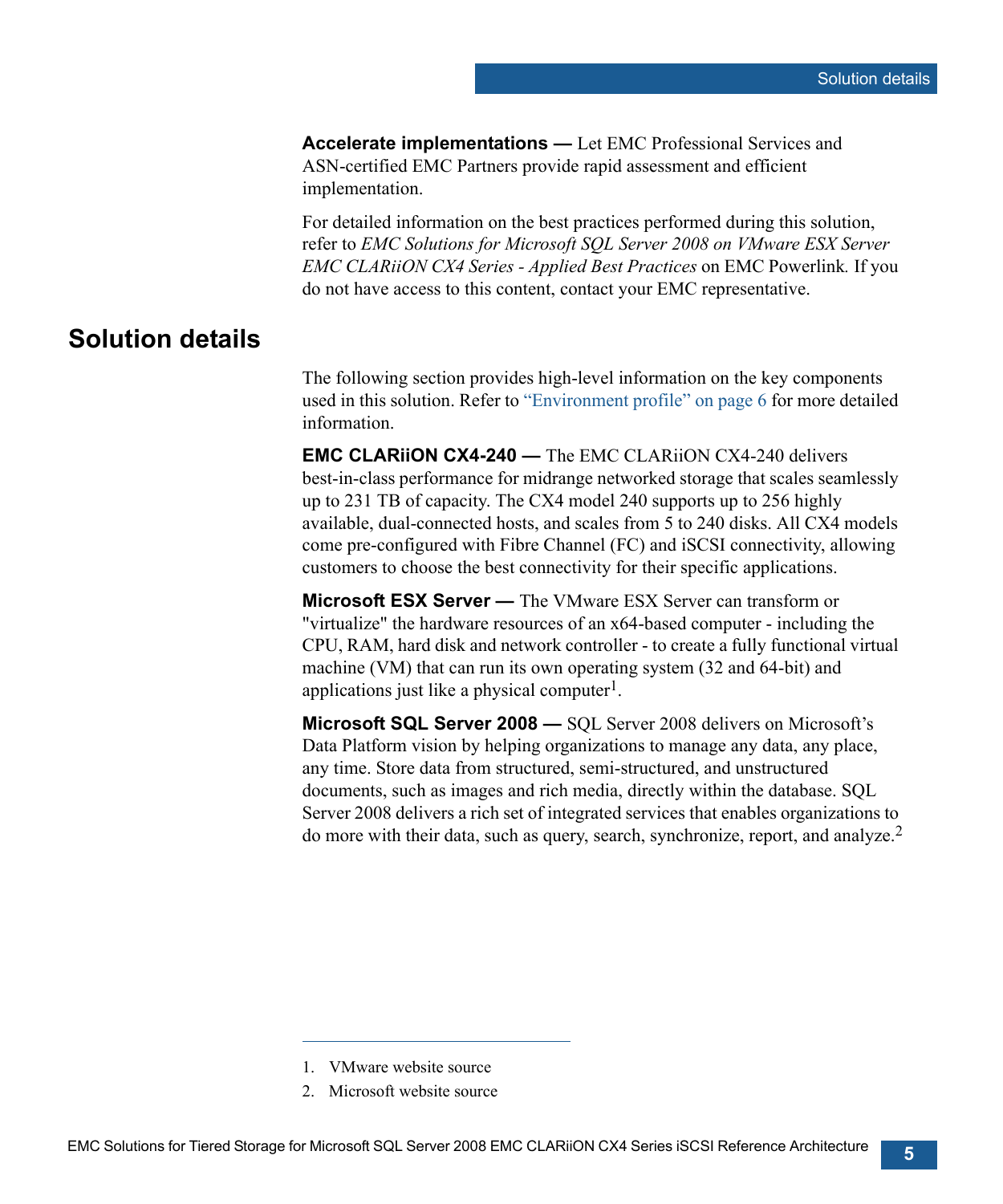# <span id="page-5-0"></span>**Environment profile**

[Figure 3 on page 13](#page-12-0) shows the overall architecture of the solution, which consists of a consolidation module that comprises the following components:

- Client (or public) LAN and iSCSI SAN networks
- Microsoft SOL Server 2008 connected to the client LAN and iSCSI SAN networks
- Clients connected to Microsoft SQL Server 2008 through the client LAN

The solution architecture has the following general characteristics:

- The Microsoft SQL Server 2008 resides on a VMware ESX Server 64-bit VM.
- The Microsoft SOL Server 2008 Enterprise Edition (64-bit) runs on Windows 2008 Enterprise Edition 64-bit, which itself runs on VMware ESX Server 3.5.
- The VMware VirtualCenter Server is hosted on a physical Microsoft cluster for maximum availability.
- The database datafiles, logfiles, TempDB files, and system database files reside on separate RAID groups (physical RAID arrays). The LUNs for the database files and database logfiles are designed specifically to sustain TPC-C (simulated OLTP) type I/O loads.
- IP (Gigabit Ethernet and VLAN) configuration is designed to balance and distribute the network traffic.
- All files for a VM, including the OS and database files, are stored on the CLARiiON CX4-240 storage system, thereby decreasing server replacement complexity.
- The operating system files are stored on a Virtual Machine File System (VMFS) volume on the CLARiiON CX4-240 storage system to facilitate the VMHA cluster. In the event of a host failure, control of the guest will fail over to another node in the VMHA cluster.
- The database file is stored on the CLARiiON CX4-240 storage system either in a VMFS, Raw Data Mapping (RDM), or Microsoft SCSI Initiator (MSI) volume, depending on the test being conducted.
- The management and client networks shown in [Figure 3](#page-12-0) include IP switches. These switches support Gigabit Ethernet (GbE or 1 Gb/s) connections.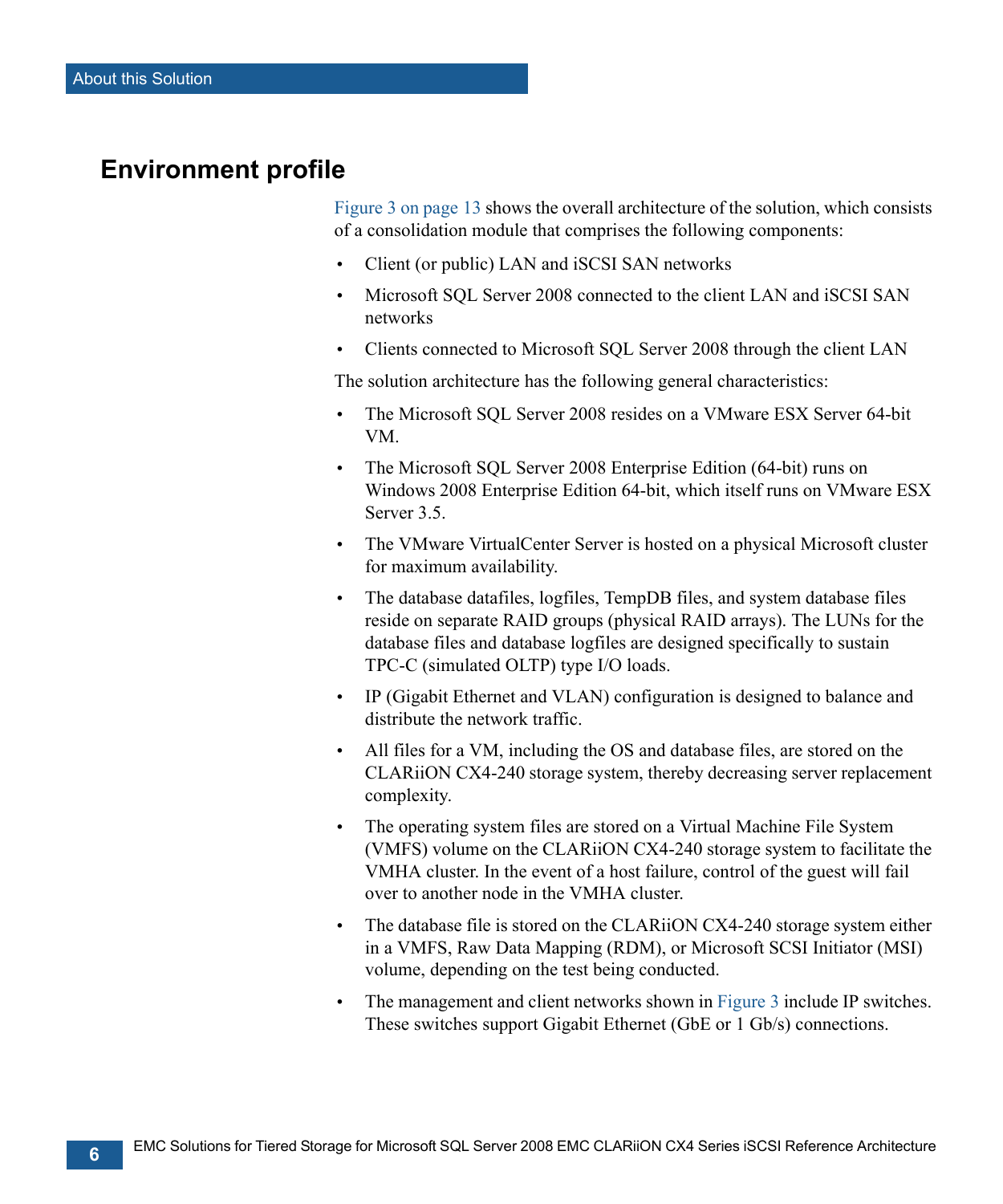#### **Storage architecture**

There are two storage processors (SPs) per CX4-240, each with base host connectivity of:

- Two 4 Gb/s FC optical ports: FCP SCSI-3 protocol, FC-AL and FC-SW support
- Two 1 Gb/s Ethernet copper iSCSI ports

The system that was tested for this solution had an extra two 1 Gb/s iSCSI ports per SP. Additional, 1 Gb/s iSCSI and 4 Gb/s FCP ports can be added, and in future releases, 10 Gb/s iSCSI and 8 Gb/s FCP ports can be added.

Figure 1 illustrates the EMC CLARiiON CX4-240 storage processor ports.





### **Disk configuration**

The CLARiiON storage system consists of a series of disk-array enclosures (DAEs). Each DAE can hold up to 15 disks. The CX4-240 can scale up to 16 DAEs with a total of 240 disks. The disks can be logically combined across DAEs to form RAID groups. The RAID groups can be segmented into logical unit numbers, or LUNs.

The LUNs can be exposed to the Microsoft Windows operating system. When additional storage is required, disks can be added to DAEs that are not yet full, or new DAEs can be installed and combined into additional RAID groups. The LUNs can be expanded to form metaLUNs. A metaLUN retains the logical unit number of the original LUN. The metaLUNs can also be exposed to the Microsoft Windows operating system.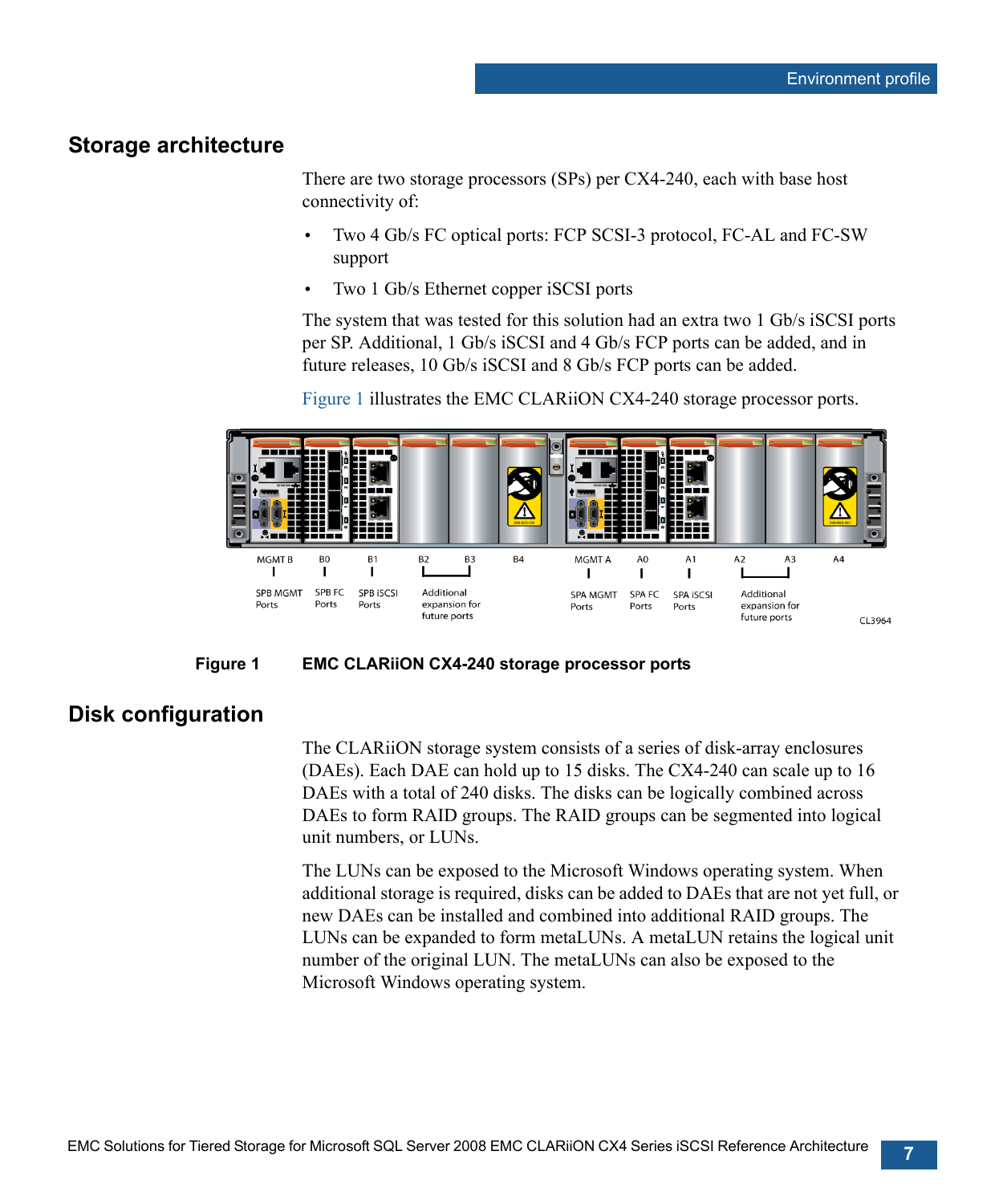<span id="page-7-0"></span>

| Table 1       | <b>Disk configuration</b> |        |      |     |               |
|---------------|---------------------------|--------|------|-----|---------------|
| Configuration | <b>Number of spindles</b> |        |      |     |               |
|               | <b>System</b>             | TempDB | Data | Log | <b>Backup</b> |
|               |                           |        | 12   |     |               |

[Table 1](#page-7-0) details the disk configuration that was used as a part of this solution.

| There was a single disk configuration tested that had 12 spindles for the TPC-C |  |  |  |
|---------------------------------------------------------------------------------|--|--|--|
| database data and four database log spindles.                                   |  |  |  |

**Note:** EMC CLARiiON FLARE® two-disk RAID 1/0 is similar to RAID 1 (FLARE is the CLARiiON operating environment). Both employ one-to-one disk mirroring. The significant difference between the two is that RAID 1/0 supports RAID group expansion (assigning additional disks to a RAID group) whereas RAID 1 does not.

[Figure 2](#page-7-1) illustrates the distribution of the application files.



#### <span id="page-7-1"></span>**Figure 2 Distribution of application files**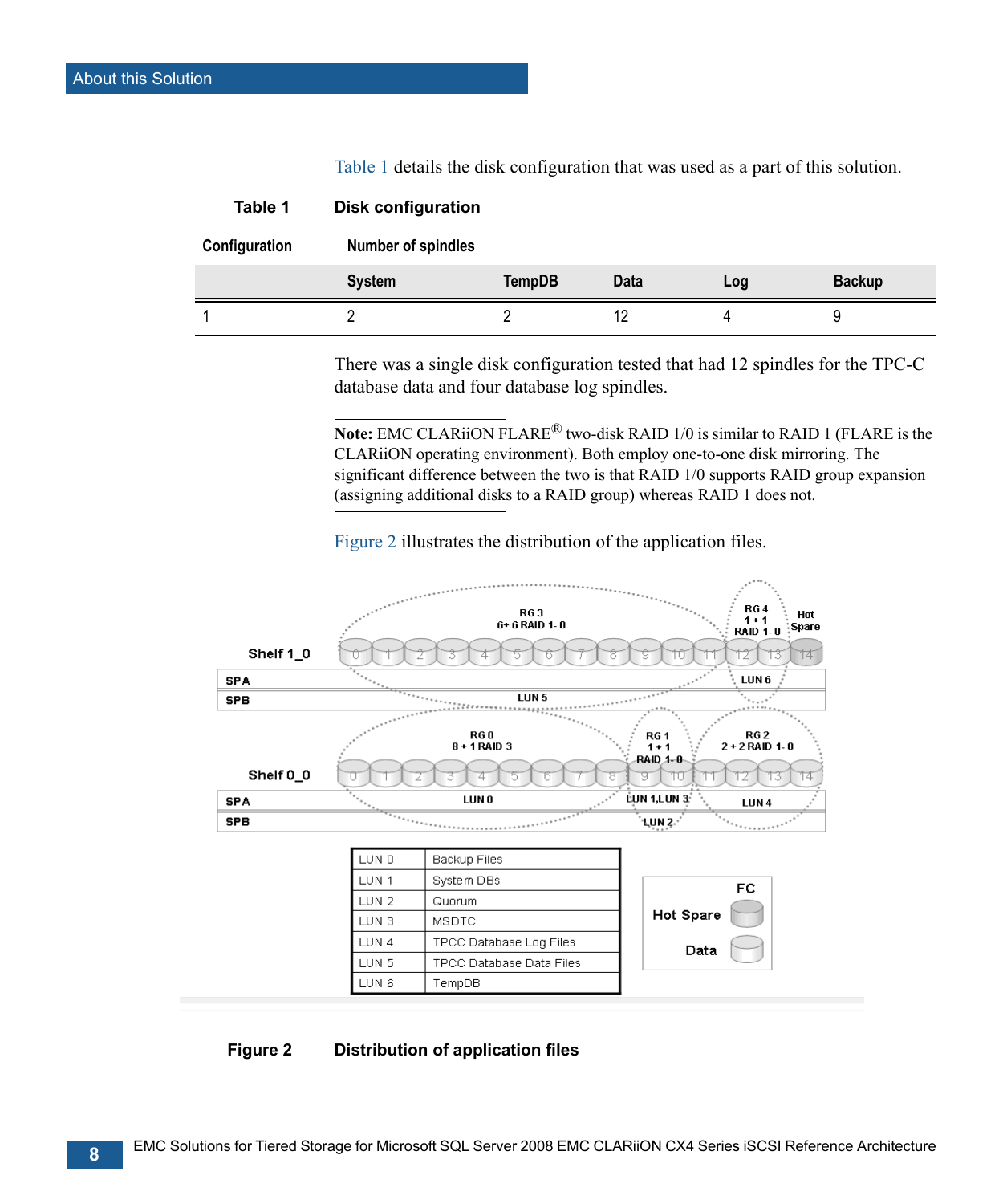In the configuration, the TPC-C database datafiles were stored in two datafiles, each in its own LUN, and both LUNs were taken from the RAID 1/0 group of 12 spindles. Each LUN of 200 GB (total of 400 GB) contained a single database datafile of 175 GB (350 GB total). Therefore, the total size of the database datafiles was 350 GB, of which 240 GB was used at the beginning of the test iteration set.

The TPC-C database logfile was contained on a single LUN, which was presented from the RAID 1/0 group of four spindles. The single database log LUN was 100 GB, and contained a 50 GB database log file.

The two spindles allocated to the system area contained a LUN that had all of the system database files and logfiles such as msdb, master, model, and so on. If the change rate of any of the system databases is high, or if the more recent data is critical, then it is recommended that the system database logfiles be stored on a LUN that is on a different RAID group, thereby physically isolating the logs from the database to maximize recoverability. In the solution that was tested, as the system databases sustained few or no changes at regular intervals, this was not an issue.

Tempdb was isolated to its own two-spindle RAID 1/0 group as the isolation of Tempdb is a recommended best practice from Microsoft. However, these spindles were seldom used as the TPC-C workload puts effectively zero workload on the tempdb database.

Nine spindles were set up in a RAID 3 array to be used for backup and restore purposes. RAID 3 was used because it provides excellent throughput for serial I/O and the backups are exclusively serial. Table 2 lists each file/activity type and indicates where it resides or is recorded.

#### **Table 2 Application file or activity types and locations**

| File or activity type    | Location  | <b>RAID level</b> | Total number of<br>physical disks |
|--------------------------|-----------|-------------------|-----------------------------------|
| Database binary files    | CX4-240   | <b>RAID 1/0</b>   | 4                                 |
| TPC-C database logfiles  | CX4-240   | <b>RAID 1/0</b>   | 4                                 |
| TempDB files             | $CX4-240$ | <b>RAID 1/0</b>   | $\mathfrak{p}$                    |
| TPC-C database datafiles | CX4-240   | <b>RAID 1/0</b>   | 12                                |
| <b>MSDTC<sup>a</sup></b> | CX4-240   | <b>RAID 1/0</b>   | 2                                 |
| System database files    | CX4-240   | <b>RAID 1/0</b>   | 2                                 |

a. Microsoft Distributed Transaction Coordinator. This software enables a single transaction to include data from multiple source locations. The software then coordinates the process of committing the transaction across the various locations.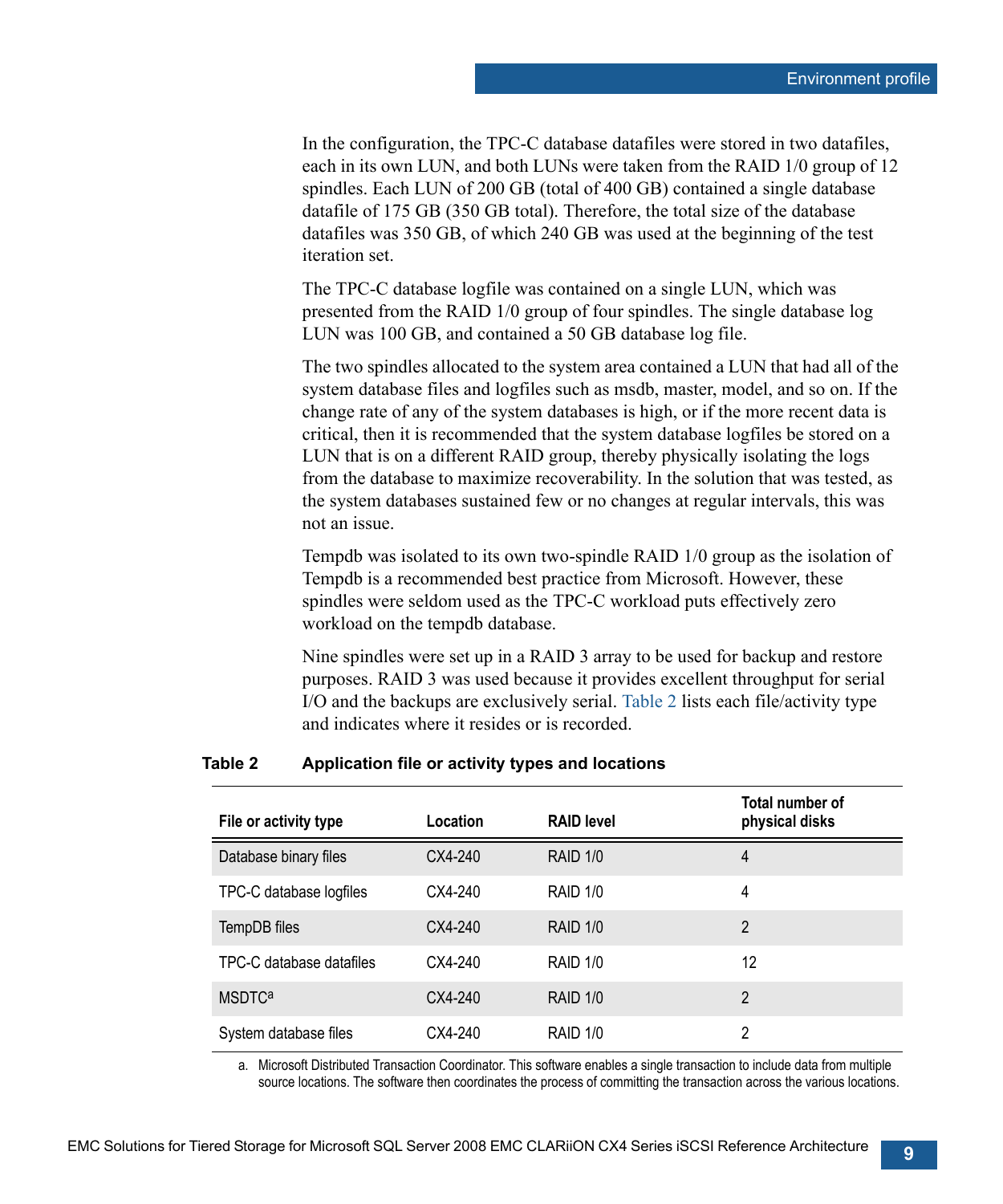### **Disk alignment**

Unlike Windows 2003, Windows 2008 Disk Manager automatically creates aligned partitions, so there is no need to use diskpart or other realignment methods. For further information on disk alignment, please refer to:

*White Paper: Using diskpar and diskpart to Align Partitions on Windows Basic and Dynamic Disks*

*Aligning GPT Basic and Dynamic Disks for Microsoft Windows 2003 Technical Note*

**Note:** These documents are available on EMC Powerlink, if you do not have access please contact your EMC representative.

### **Microsoft SQL Server 2008 architecture**

The 4U ESX Server that houses the Microsoft SQL Server 2008 has six network interfaces. Four of the network interfaces connect to the SAN while one network interface connects to the client (public) network. One network interface is made available for future needs. Additional network ports could be used to isolate certain types of traffic, to be fully allocated to a specific VM, or for teaming and load balancing, should any of these be needed. Table 3 lists each interface and describes its use.

| Interface port ID | <b>Description</b>    |
|-------------------|-----------------------|
| Eth <sub>0</sub>  | Public network        |
| Eth1              | Open for future use   |
| Eth <sub>2</sub>  | <b>SAN</b> connection |
| Eth <sub>3</sub>  | <b>SAN</b> connection |
| Eth <sub>4</sub>  | <b>SAN</b> connection |
| Eth <sub>5</sub>  | <b>SAN</b> connection |

#### **Table 3 Application server network interface configuration**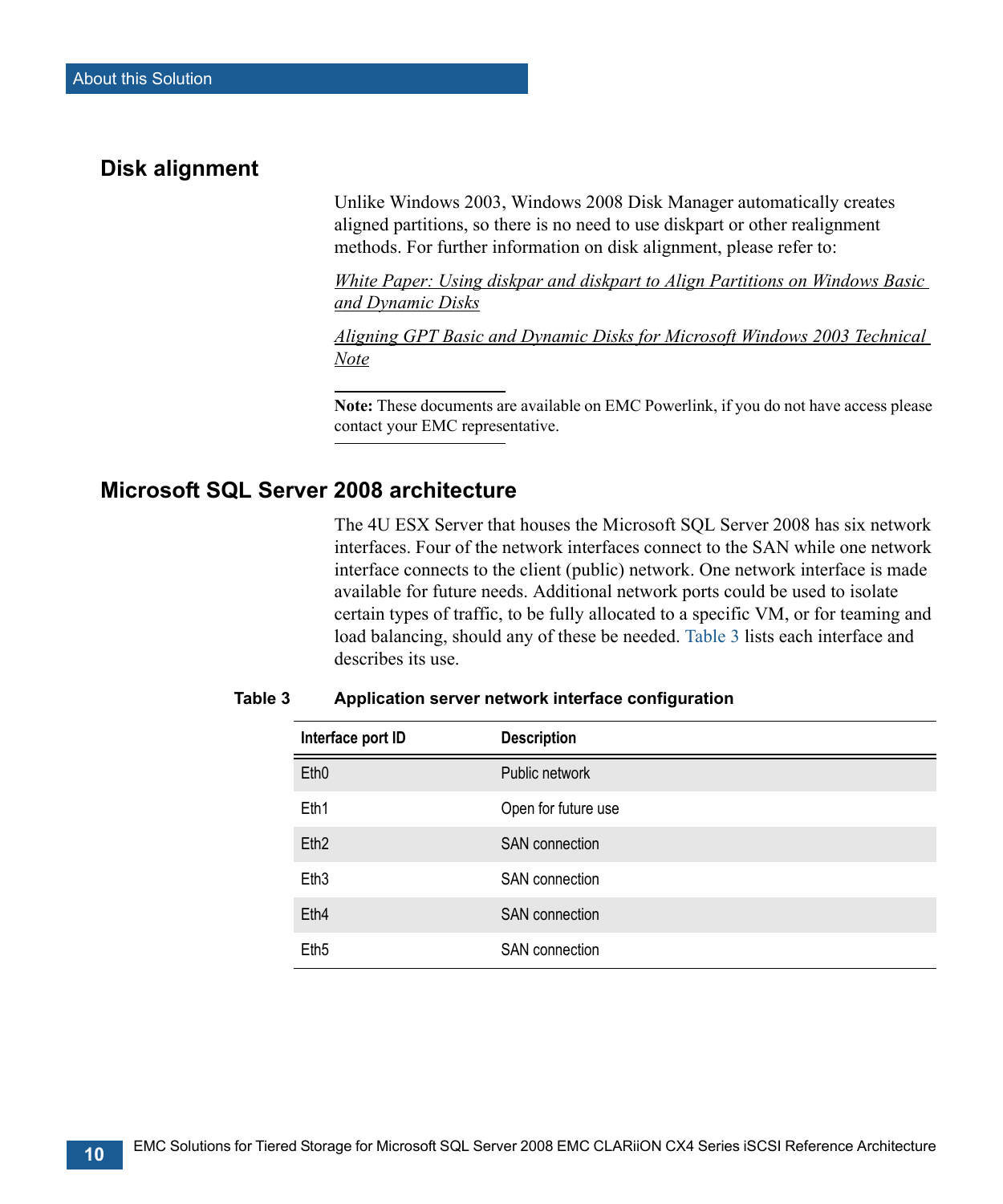# **High availability and failover**

|                                 | The validated solution provides protection at the storage and host layers.                                                                                                                                                                                                                                                                                                                                                                                                                              |
|---------------------------------|---------------------------------------------------------------------------------------------------------------------------------------------------------------------------------------------------------------------------------------------------------------------------------------------------------------------------------------------------------------------------------------------------------------------------------------------------------------------------------------------------------|
| <b>Storage layer</b>            |                                                                                                                                                                                                                                                                                                                                                                                                                                                                                                         |
|                                 | The CLARION CX4-240 has two SPs to provide high availability and load<br>balancing. In the validated solution, the two SPs provide seamless failover<br>capabilities for the storage. This minimizes disruption during maintenance or<br>possible component failure. The RAID disk configuration on the CLARiiON<br>back end provides protection against hard disk failures.                                                                                                                            |
| <b>Host layer</b>               |                                                                                                                                                                                                                                                                                                                                                                                                                                                                                                         |
|                                 | The application hosts have redundant power supplies, iSCSI connections, and<br>network connections to reduce the impact of host hardware failure.                                                                                                                                                                                                                                                                                                                                                       |
|                                 | In the event of a host failure, the guest VM will be automatically restarted on<br>another node in the VMHA cluster.                                                                                                                                                                                                                                                                                                                                                                                    |
| <b>Application architecture</b> |                                                                                                                                                                                                                                                                                                                                                                                                                                                                                                         |
|                                 | No special configuration settings were used for Microsoft SQL Server 2008<br>during the solution testing. All default settings were used for memory,<br>processors, network, threads, and so on. The only exception was that it was<br>verified that the account under which the SQL Server service ran had the Lock<br>Pages In Memory and the Perform Volume Maintenance Tasks user rights to<br>allow the SQL Server to prevent pages from being swapped, and to enable fast<br>file initialization. |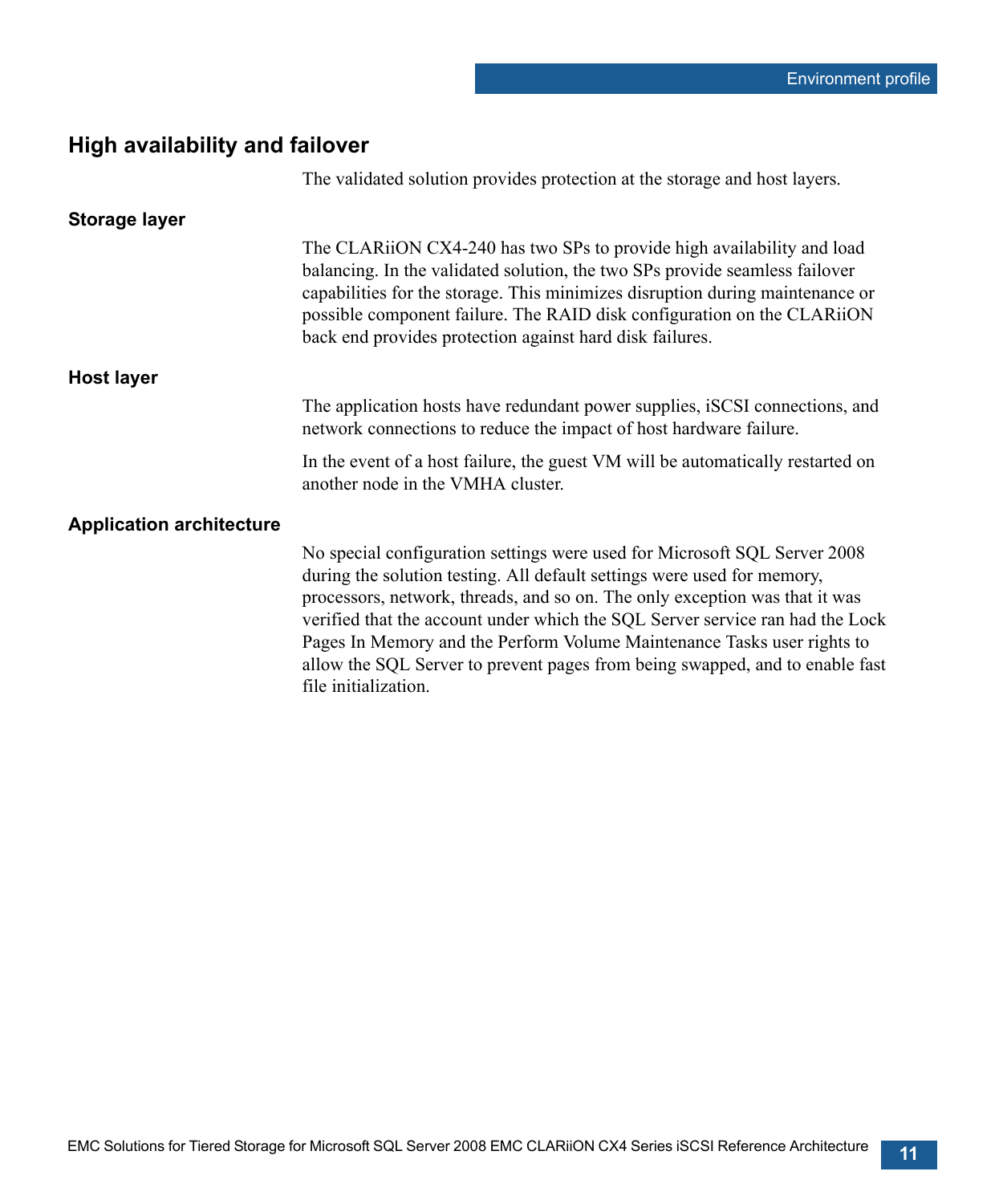## **Hardware resources**

The hardware resources used in the solution are listed in Table 4.

| Table 4                     | <b>Hardware</b> |                                                                                                                                        |                                                                                             |
|-----------------------------|-----------------|----------------------------------------------------------------------------------------------------------------------------------------|---------------------------------------------------------------------------------------------|
| <b>Equipment</b>            | Quantity        | Configuration                                                                                                                          | <b>Notes</b>                                                                                |
| <b>EMC CLARIION CX4-240</b> |                 | $\cdot$ 2 x SPs<br>• 4 x 1 Gb/s iSCSI connections per SP<br>$\cdot$ 3 x FC shelves (DAE)<br>$\cdot$ 15 x 300 GB (15k) FC disks per DAE | <b>FLARE 3.28</b>                                                                           |
| 4U server                   | $\overline{2}$  | • 4 x 2.8 GHz AMD Opteron dual-core<br>processors<br>• 32 GB of memory                                                                 | VMware ESX Server 3.5                                                                       |
| 1U server                   | 1               | • 2 x quad-core Intel 5300 series Xeon<br>16 GB of memory<br>$\bullet$                                                                 | VMware ESX Server 3.5 with Domain<br><b>Controller and Monitoring Console</b><br><b>VMs</b> |
| 1U server                   | $\overline{2}$  | • 2 x quad-core Intel 5300 series Xeon<br>• 4 GB of memory                                                                             | VMware VirtualCenter Server 2.5<br>running physical on Windows 2003<br>Server 32-bit R2 SP2 |
| 1U server                   | 3               | • 2 x quad-core Intel 5300 series Xeon<br>• 16 GB of memory                                                                            | VMware ESX Server 3.5 with<br><b>Benchmark Factory Client VMs</b>                           |
| Switch                      | 4               | • 48 (copper) 1 Gb/s ports                                                                                                             |                                                                                             |

# **Software resources**

The software resources used in the solution are listed in Table 5.

#### **Table 5 Software**

| <b>Software</b>                                                   | <b>Number of licenses</b> | Configuration                                                              |
|-------------------------------------------------------------------|---------------------------|----------------------------------------------------------------------------|
| Microsoft Windows 2008 Server Enterprise Edition, 64-bit          | Varies                    | One for each server / VM                                                   |
| Microsoft Windows 2003 Server Enterprise Edition, 32-bit R2 SP2 2 |                           | One for each VMware VirtualCenter<br>Server running on a Microsoft cluster |
| Microsoft SQL Server 2008 Enterprise, 64-bit                      |                           | One license per CPU socket                                                 |
| VMware FSX 3.5                                                    |                           | One license per 1U and two licenses per<br>4U running ESX                  |
| VMware VirtualCenter Server 2.5                                   |                           | Must be physical, not in a VM                                              |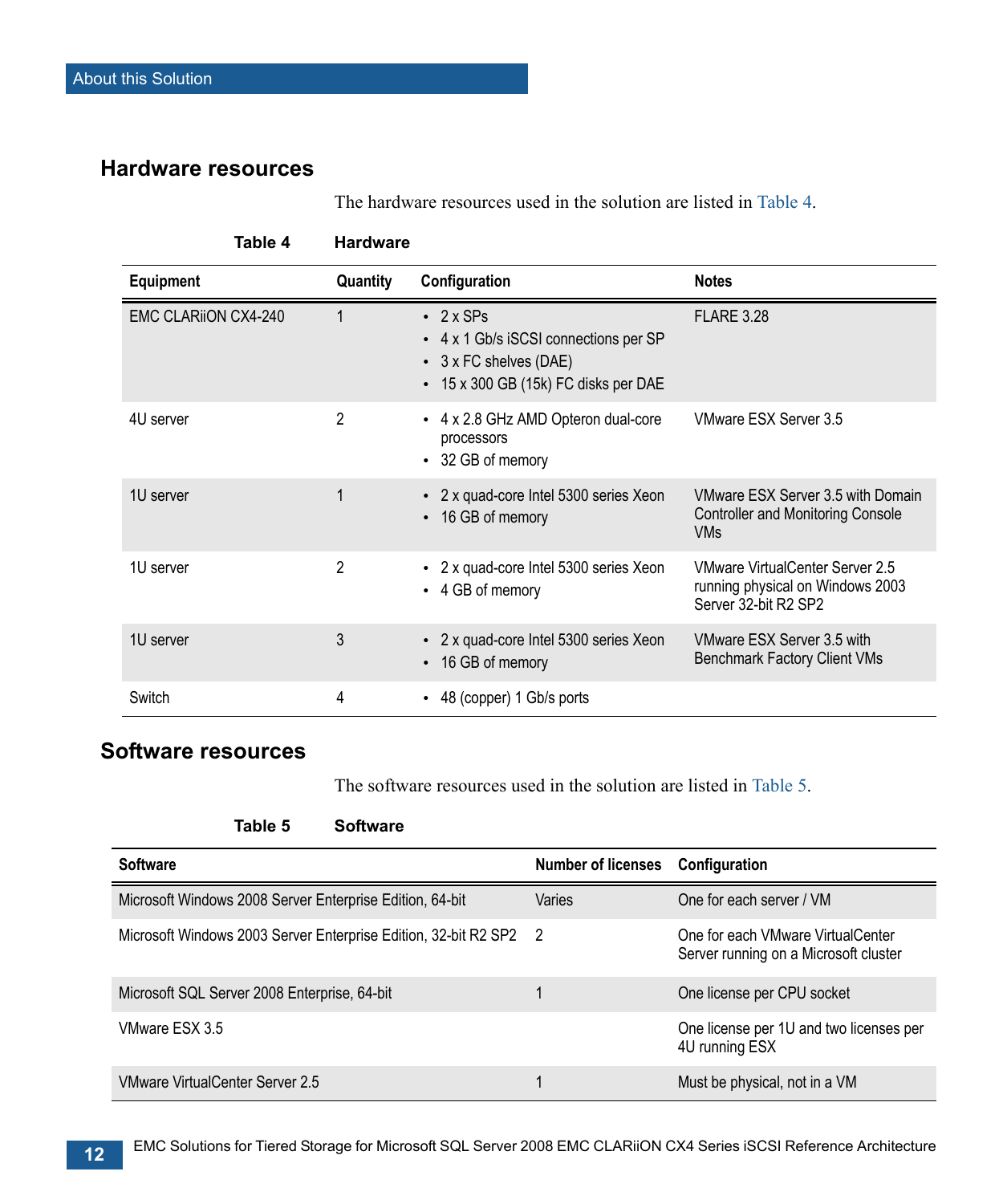### **Physical architecture**



[Figure 3](#page-12-0) illustrates the overall physical architecture of the solution.

<span id="page-12-0"></span>**Figure 3 SQL Server 2008 with EMC CLARiiON CX4 series iSCSI enabled by Microsoft Windows 2008 and VMware ESX Server**